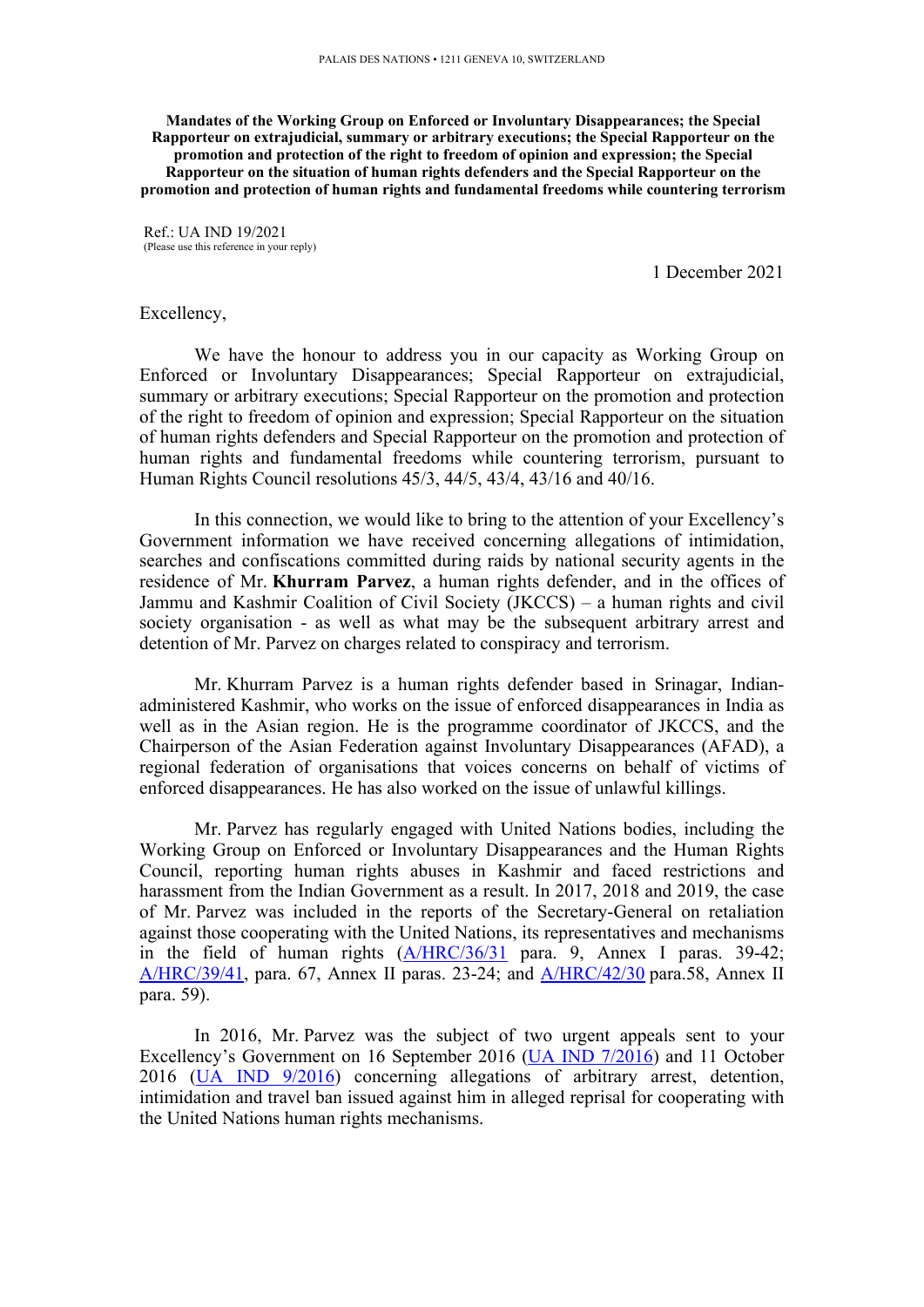Mr. Parvez, along with other human rights defenders and journalists, has also been the subject of <sup>a</sup> joint allegation letter sent to your Excellency'<sup>s</sup> Government on 21 December 2020 (AL IND [20/2020](https://spcommreports.ohchr.org/TMResultsBase/DownLoadPublicCommunicationFile?gId=25773)), regarding allegations of intimidations, searches and confiscations committed during raids performed by national security agents in the premises of NGOs, including the Association of Parents of Disappeared Persons (APDP), Athrout, and the JKCCS, as well as the offices of the local newspaper Greater Kashmir, reportedly pursuan<sup>t</sup> to the enforcement of counterterrorism measures.

While we appreciate the response from your Government to the communication sent on 29 September 2016 (UA IND 7/2016), we regre<sup>t</sup> that it has not responded to the communication sent on 11 October 2016 (UA IND 9/2016). We also note that the content of the reply to the communication (AL IND 20/2020) sent on 18 January 2020 was requested to be kept confidential.

We are reiterating our concerns and recommendations contained in OL [7/2020](https://spcommreports.ohchr.org/TMResultsBase/DownLoadPublicCommunicationFile?gId=25219) of 6 May 2020 on the Unlawful Activities (Prevention) Amendment Act 2019 and the current counter-terrorism legislation, the 1967 Unlawful Activities Prevent Act. We regre<sup>t</sup> that the Government has not provided <sup>a</sup> reply to this communication and that the said legislation continues to be used against human rights defenders.

According to the additional information received:

On 22 November 2021, at around 8 a.m., National Investigation Agency (NIA) personnel, assisted by the local Jammu and Kashmir Police and the Central Reserve Police Force (CRPF) paramilitary personnel, conducted simultaneous raids on Mr. Parvez'<sup>s</sup> residence in Sonwar Bagh area of Srinagar and the premises of the JKCCS in Amira Kadal constituency of Srinagar.

During the searches, the NIA personnel confiscated Mr. Parvez'<sup>s</sup> phone and <sup>a</sup> laptop, along with <sup>a</sup> number of books. While the searches were taking place in the office'<sup>s</sup> archives and electronic devices, JKCCS' President and human rights defender Mr. Imroz Parvez, was held inside the premises for 14 hours.

In the afternoon of 22 November 2021, Mr. Parvez was brought to the NIA office in Srinagar for interrogation and subsequently formally arrested at around 6 p.m. Persons associated with Mr. Parvez were provided with <sup>a</sup> copy of the arrest memo under case number 30/2021, which was dated 6 November 2021 and mentioned multiple charges being filed against him under the Indian Penal Code and the Unlawful Activities Prevention Act (UAPA) Act.

The charges included the following: Sections 120B (criminal conspiracy), 121 (waging, attempting to wage, abetting waging of war against the Indian government), and 121A (conspiracy to commit offences punishable by Section 121) of the Indian Penal Code; and Sections 17 (raising funds for terrorist act), 18 (conspiracy), 18B (recruiting of any person or persons for terrorist act) and 40 (raising funds for <sup>a</sup> terrorist organisation) of the UAPA.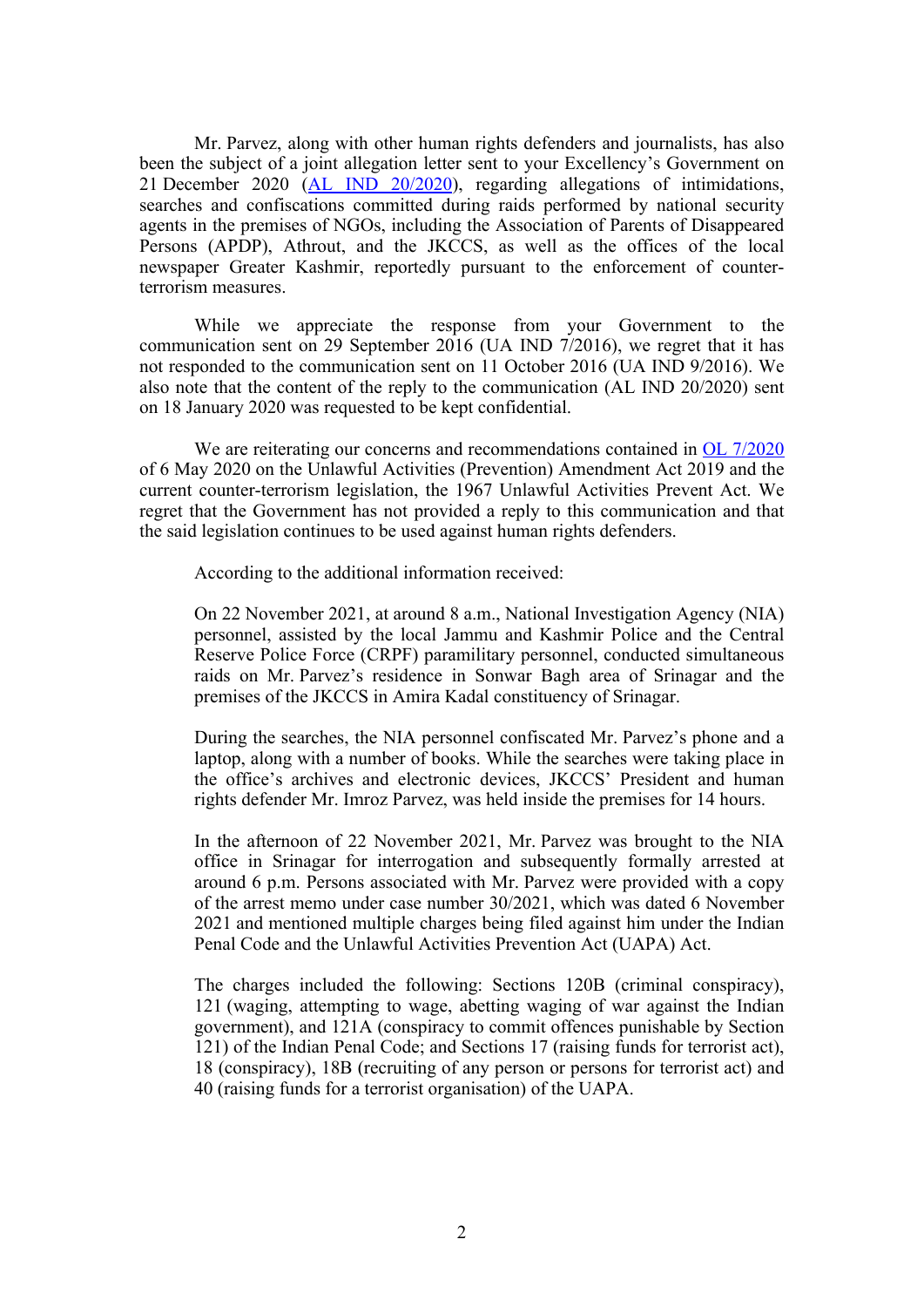Persons associated with Mr. Parvez were also informed by the NIA that he would be taken to New Delhi on the following day and were requested to bring clothes for him.

On 23 November 2021, Mr. Parvez was transferred to the NIA's branch in New Delhi, following <sup>a</sup> transit remand order passed by <sup>a</sup> local magistrate in Kashmir.

If convicted, Mr. Parvez could face up to 14 years of imprisonment and even the death penalty. According to the information received, the charges against him are non-bailable.

A statement released by the NIA indicated that Mr. Parvez was in touch with "over ground workers (OGW) of <sup>a</sup> Pakistan-based banned terror outfit" for almost six years, without providing additional details. The NIA Spokesperson also claimed that strong evidence could be obtained against him based on his digital devices. He added that Mr. Parvez'<sup>s</sup> arrest was also linked to <sup>a</sup> raid conducted two days before in <sup>a</sup> NIA officer's premises in Himachal Pradesh, <sup>a</sup> Northern Indian State bordering with the Indian-administered region of Jammu and Kashmir.

The reported searches, confiscations, arrest and detention of Mr. Khurram Parvez on 22 November 2021, as well as his transfer to New Delhi (i.e. more than 800 Km away from his hometown, family and legal representatives), are believed to be intended to intimidate and restrain his human rights work. This is particularly the case in relation to his work documenting and reporting human rights violations in Jammu and Kashmir by security forces, including enforced disappearances, and the submission of information to the United Nations Special Procedures.

We reiterate our serious concern that counter-terrorism legislation appear to be used to justify searches, confiscations and investigations, arbitrary arrest and detention against human rights defenders. We also reiterate our concern that the arrest and detention of Mr. Khurram Parvez may be related to the peaceful exercise of his right to freedom of expression, and may be in retaliation for his legitimate activities as <sup>a</sup> human rights defender, and in addition, for his cooperation with the United Nation Human Rights mechanisms.

Articles 9, 14, 19 and 22 of the International Covenant on Civil and Political Rights (ICCPR), to which India acceded in 1979, guarantee the right to liberty and security of the person, the right to a fair trial, the right to freedom of opinion and expression and the right to freedom of association respectively. All these provisions should be invoked read alone and in conjunction with Art. 2(3) of the ICCPR. In particular, we wish to remind your Excellency'<sup>s</sup> Government that any restrictions to the exercise of these rights must be provided by law and must be necessary and proportionate. General comment No. 35 of the Human Rights Committee which interprets the scope of Article 9 (Liberty and security of person) outlines the prohibition of arbitrary arrest and detention, and unlawful deprivation of liberty.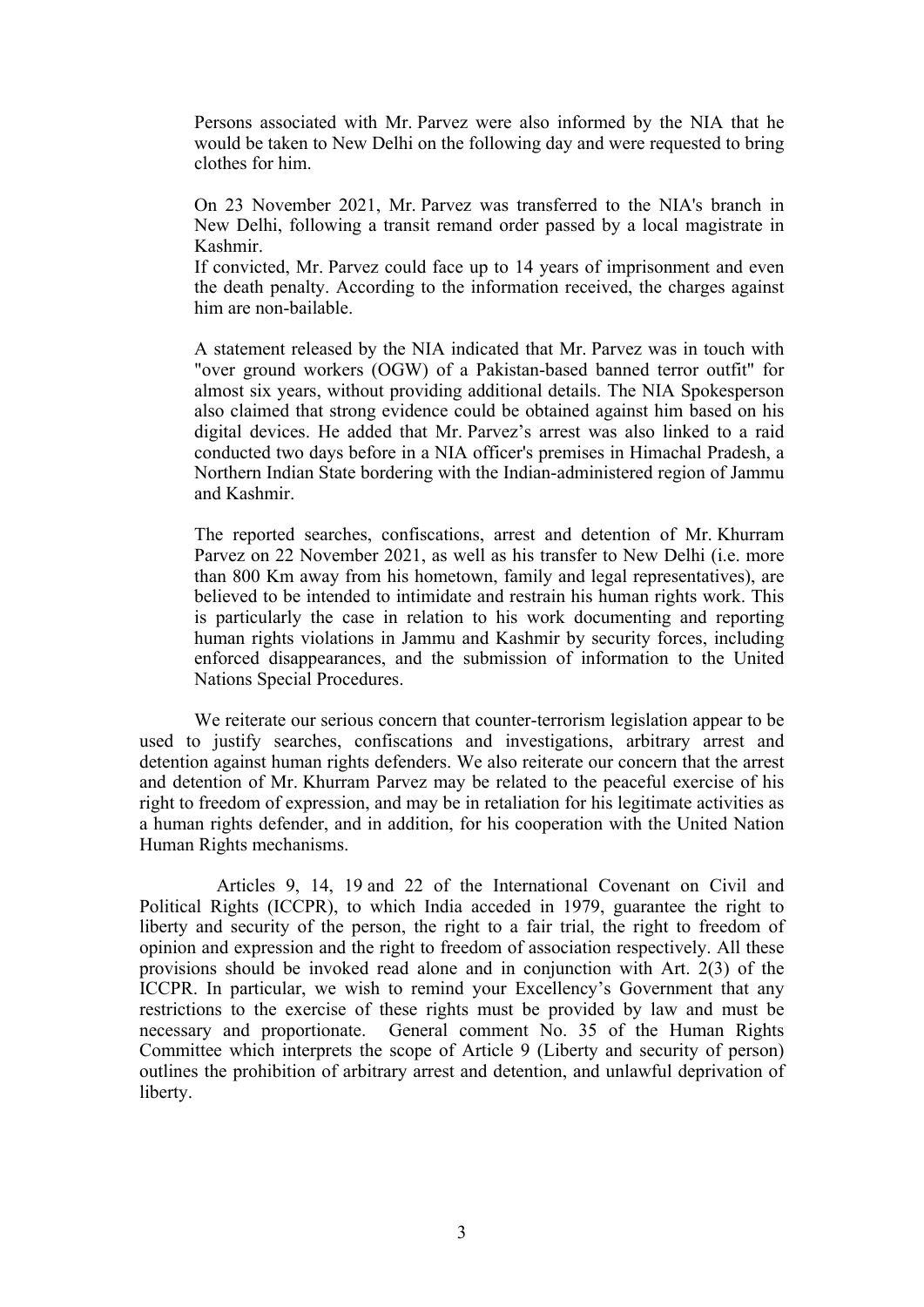Article 17 of the ICCPR guarantees the right not to be subjected to arbitrary or unlawful interference with his or her privacy, family, home or correspondence and article 12 of the Universal Declaration of Human Rights, which prohibits any arbitrary interference with <sup>a</sup> person'<sup>s</sup> privacy, family, home or correspondence. The right to privacy is essential to human dignity, and any restriction in its enjoyment must be prescribed by law, necessary to achieve <sup>a</sup> legitimate aim, and proportionate to the aim pursued.

Articles 13 (3) and 13 (5) of the Declaration on the Protection of all Persons from Enforced Disappearance requires that steps "Steps shall be taken to ensure that all involved in the investigation, including the complainant, counsel, witnesses and those conducting the investigation, are protected against ill-treatment, intimidation or reprisal" and "any ill-treatment, intimidation or reprisal or any other form of interference on the occasion of the lodging of <sup>a</sup> complaint or during the investigation procedure [should be] appropriately punished."

Resolution 7/12 of the Human Rights Council urged Governments to take steps to provide adequate protection to witnesses of enforced or involuntary disappearances, human rights defenders acting against enforced disappearances and the lawyers and families of disappeared persons against any intimidation or illtreatment to which they might be subjected.

Further, Human Rights Council resolutions 12/2, 24/24, 36/21, 42/28, and 48/17 reaffirmed the right of everyone, individually or in association with other, to unhindered access to and communication with international bodies, in particular the United Nations, its representatives and mechanisms in the field of human rights. The Human Rights Council urged States to refrain from all acts of intimidation or reprisals, to take all appropriate measures to preven<sup>t</sup> the occurrence of such acts. This includes the adoption and implementation of specific legislation and policies in order to promote <sup>a</sup> safe and enabling environment for engagemen<sup>t</sup> with the United Nations on human rights, and to effectively protect those who cooperate with the United Nations. The Council also urged States to ensure accountability for reprisals by providing access to remedies for victims and preventing any recurrence. It calls on States to combat impunity by conducting prompt, impartial and independent investigations, pursuing accountability, and publicly condemning all such acts.

We are further drawing attention to the Declaration on the Right and Responsibility of Individuals, Groups and Organs of Society to Promote and Protect Universally Recognized Human Rights and Fundamental Freedoms, also known as the UN Declaration on Human Rights Defenders, in particular its articles 1, 2, 6 and 8.

The full texts of the human rights instruments and standards recalled above are available on [www.ohchr.org](http://www.ohchr.org) or [www.wge](http://www.wgeid.org)id.org or can be provided upon request.

In view of the urgency of the matter, we would appreciate <sup>a</sup> promp<sup>t</sup> and detailed response on the steps taken by your Excellency'<sup>s</sup> Government to safeguard the rights of Mr. Khurram Parvez in compliance with India'<sup>s</sup> international human rights obligations and commitments.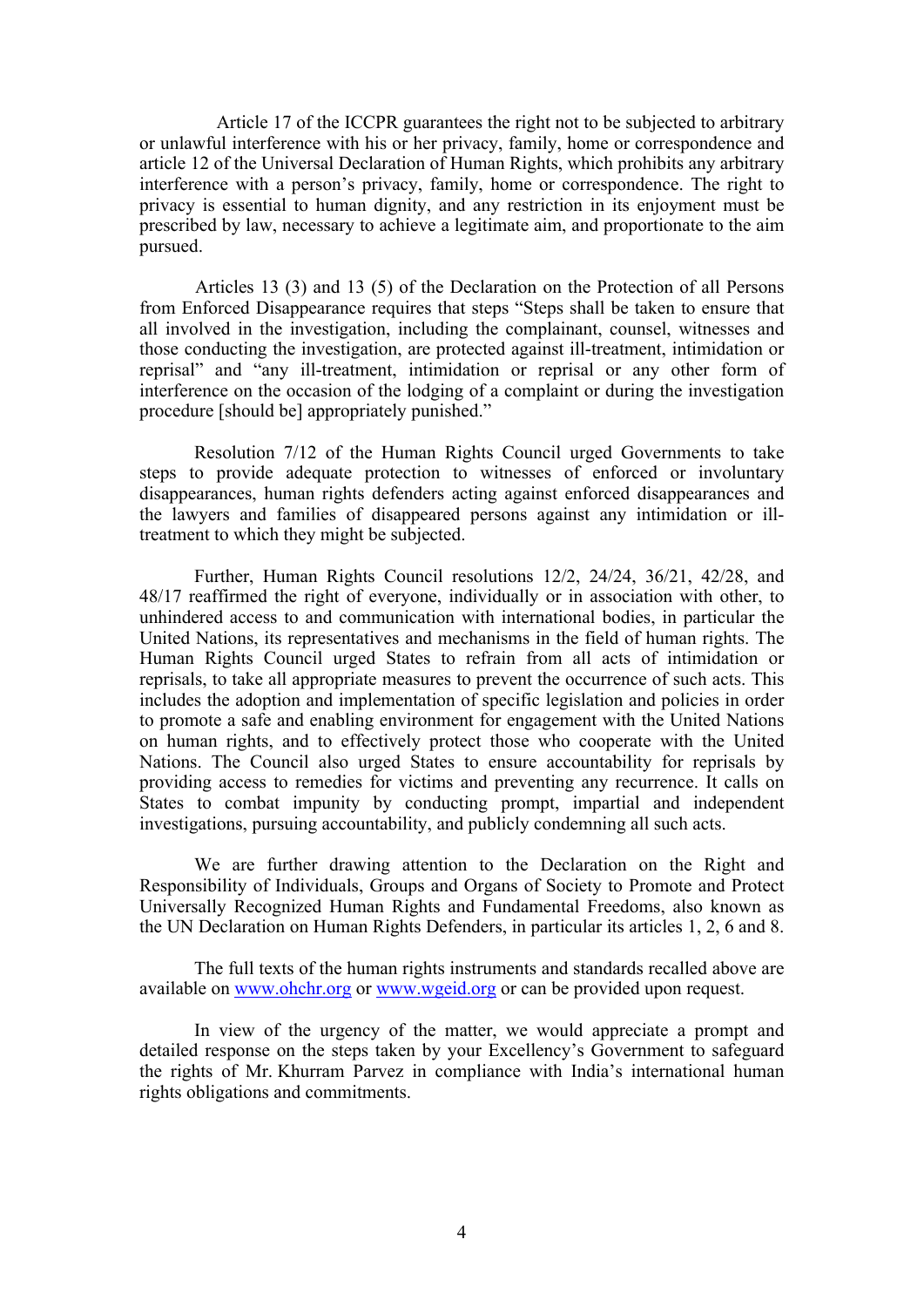As it is our responsibility under the mandates provided to us by the Human Rights Council, to seek to clarify all cases brought to our attention, since we are expected to repor<sup>t</sup> on these cases to the Human Rights Council, we would be grateful for your further information and observations to help clarify the following questions:

- 1. Please provide any additional information and any comment you may have on the above-mentioned allegations.
- 2. Please provide detailed information about the factual and legal basis for the raid, searches and confiscation of documents and property mentioned in this communication, and for the arrest and detention of Mr. Khurram Parvez and his transfer to Delhi. How these measures are compatible with India'<sup>s</sup> international legal obligations under the human rights treaties it has ratified, and other relevant norms.
- 3. Please provide information on why charges related to raising funds for terrorist acts, conspiracy, recruitment for terrorist acts and offences relating to raising funds for <sup>a</sup> terrorist organisation, have been levied against Mr. Khurram Parvez and indicate how this complies with United Nations Security Resolution 1373, FATF recommendation 8, and <sup>a</sup> strict understanding of the definition of terrorism as elucidated by international law norms including but not limited to United Nations Security Council Resolution 1566 (2004); and with the model definition of terrorism provided by the mandate of the Special Rapporteur for the promotion and protection of human rights and fundamental freedoms while countering terrorism.
- 4. Please provide information on the current location, detention conditions and state of health of Mr. Khurram Parvez, and his access to <sup>a</sup> legal counsel of his choice, and to his family.
- 5. Please indicate what measures have been taken to respec<sup>t</sup> and protect Mr. Khurram Parvez'<sup>s</sup> right to communicate freely and without reprisals with the United Nations, its representatives and mechanisms in the field of human rights, including the Special Procedures mandateholders and the Human Rights Council.
- 6. Please provide information on what steps are being taken to combat terrorism financing while complying with United Nations Security Council and international human rights standards and do not infringe upon the rights to freedom opinion, expression, liberty, security and association, as well as the right to take par<sup>t</sup> in the conduct of public affairs guaranteed under the ICCPR.
- 7. Please indicate what remedial measures are taken for people charged and imprisoned under the Unlawful Activities Prevention Act (UAPA) while they are claiming to have exercised the very human rights that India is obligated to protect.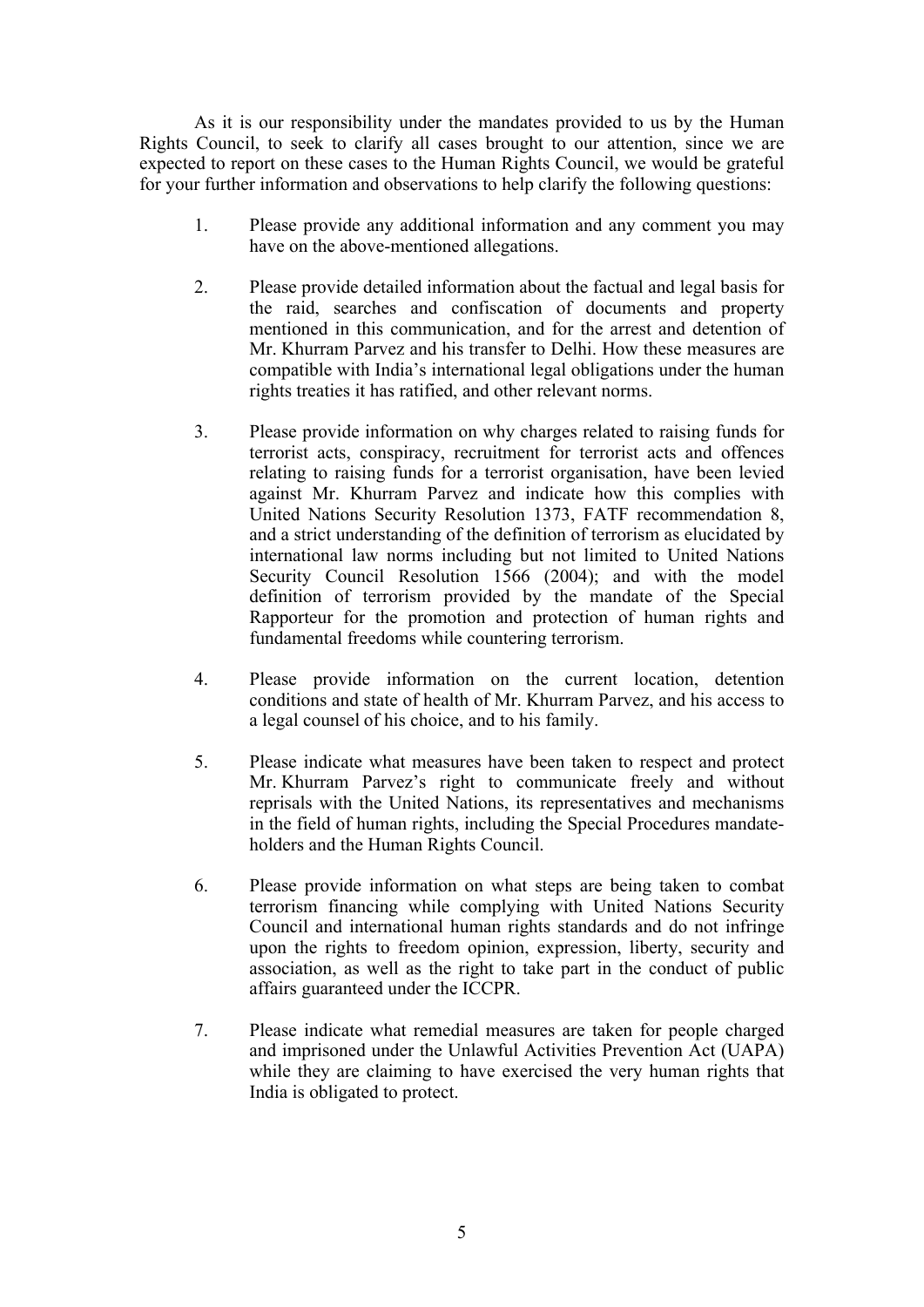8. Please indicate what measures have been taken to ensure that human rights defenders, including civil society and activists, can operate in an enabling environment and can carry out their legitimate activities without fear of harassment, stigmatization, reprisal or criminalization of any kind, as guaranteed under the ICCPR and other universal human rights instruments.

While awaiting <sup>a</sup> reply, we urge that all necessary interim measures be taken to halt the alleged violations and preven<sup>t</sup> their re-occurrence and in the event that the investigations suppor<sup>t</sup> or sugges<sup>t</sup> the allegations to be correct, to ensure the accountability of any person responsible of the alleged violations.

In light of the allegations of reprisals for cooperation with the United Nations on human rights, we reserve the right to share this communication – and any response received from Your Excellency'<sup>s</sup> Government - with other UN bodies or representatives addressing intimidation and reprisals for cooperation with the UN in the field of human rights, in particular the senior United Nations official designated by the Secretary-General to lead the efforts within the United Nations system to address this issue.

Given the unsatisfactory nature of pas<sup>t</sup> exchanges with Your Excellency'<sup>s</sup> Government on this and other similar cases, and in the absence of detailed clarification as sought above, we may consider to publicly express our concerns in the near future, as we believe that the wider public should be alerted of the implications for the exercise of human rights in India of these allegations. Any public expression of concern on our par<sup>t</sup> will indicate that we have been in contact with your Excellency'<sup>s</sup> Government'<sup>s</sup> to clarify the issue/s in question.

This communication and any response received from your Excellency'<sup>s</sup> Government will be made public via the communications reporting [website](https://spcommreports.ohchr.org/) within 60 days. They will also subsequently be made available in the usual repor<sup>t</sup> to be presented to the Human Rights Council.

Please accept, Excellency, the assurances of our highest consideration.

Luciano Hazan Chair-Rapporteur of the Working Group on Enforced or Involuntary Disappearances

Morris Tidball-Binz Special Rapporteur on extrajudicial, summary or arbitrary executions

Irene Khan Special Rapporteur on the promotion and protection of the right to freedom of opinion and expression

> Mary Lawlor Special Rapporteur on the situation of human rights defenders